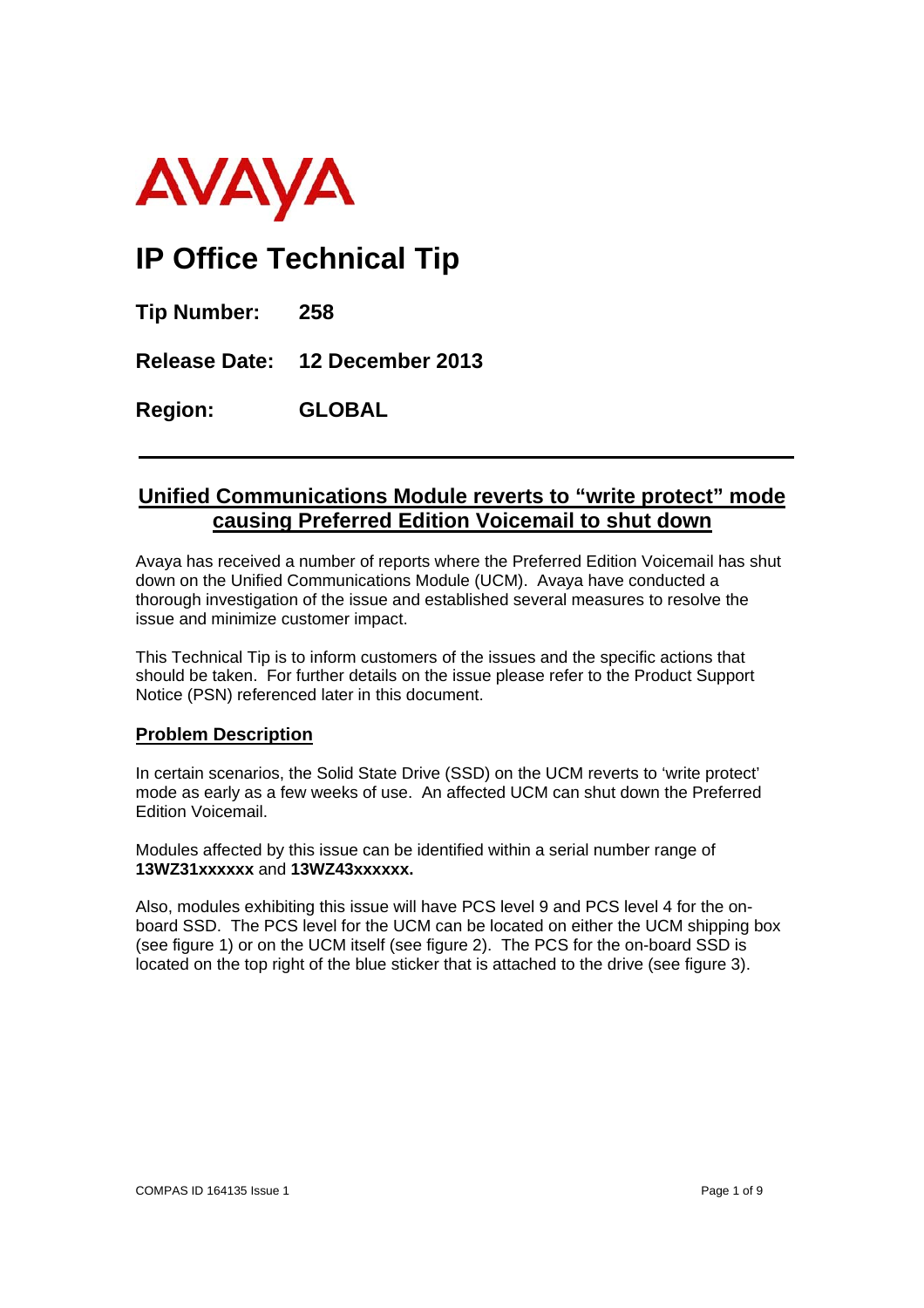

**Figure 1** 



**Figure 2** 

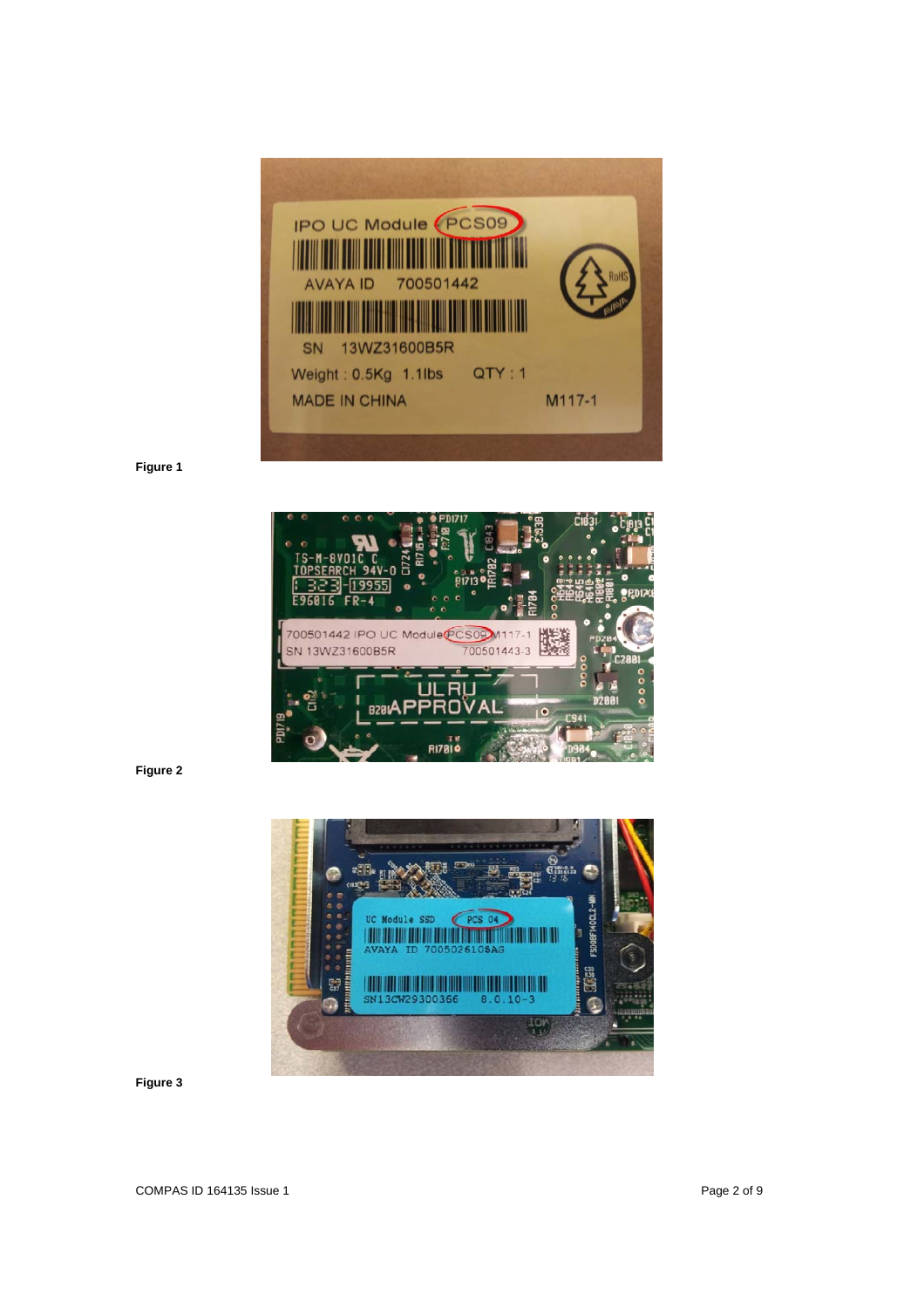## **Resolution**

A PSN is also being issued to address the fault that causes the SSD to revert to "write protect" mode due to a microcontroller firmware deficiency. Other components and performance of the IP Office control unit are not impacted.

The corrective action is to install a Critical Patch (CP) on the UCM through the UCM WebControl Application. The Critical Patch can be found at **http://support.avaya.com**.

The PSN associated with this Technical Tip is **PSN004105**.

**This corrective action should be performed on all Unified Communications Modules that meet the serial number and PCS level prerequisites. Failure to perform this corrective action will leave the UCM vulnerable to incorrectly lock into a 'write protect' mode and cause the Preferred Edition Voicemail to shut down. There is a risk of data loss if the unit goes into write protect mode if the procedure is not performed.** 

## **Determining if the Critical Patch should be deployed**

There are **three** situations that require that the Critical Patch (CP) be installed on the UCM.

- 1. **UCM installed (no issue):** If the serial number of the installed UCM falls within the range of potentially-affected units, Avaya recommends that the software fix is downloaded and installed on the UCM per the provided instructions.
- 2. **UCM purchased but not yet implemented:** Avaya recommends that the software fix be downloaded and installed on any existing current nonimplemented UCM stock in your inventory.
- 3. **UCM units that are received coming from Repair/Distribution due to a RMA/DOA replacement:** Avaya recommends that software fix be downloaded and installed on all UCM's that are received from Repair/RMA/DOA replacement.

**If your UCM is installed and is currently experiencing this issue the UCM must be replaced. Avaya recommends that our channel partners create an escalation ticket.** Partners may elect to follow the RMA/DOA process, if necessary. Additionally, if the customer account has an IP Office Support Services (IPOSS) with Advanced Parts Replacement (APR) contract they can follow the documented IPOSS process.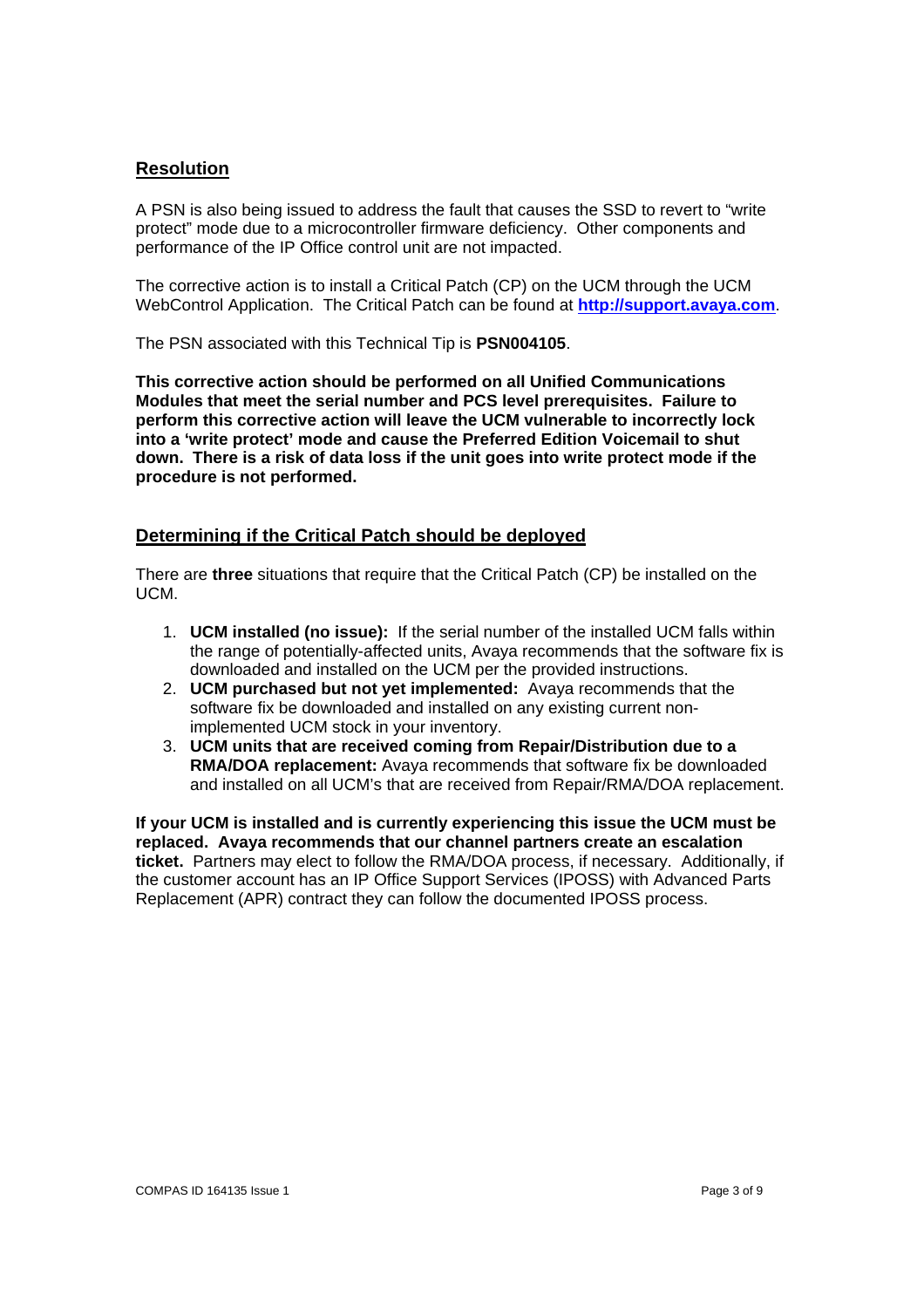# **Critical Patch Installation Instructions for New UCM Deployments**

When preparing a new UCM for field deployment you should follow the procedures for igniting the module services and install the current software release ISO image via a USB key **before** you perform the SSD 'write protect' critical patch. These procedures are outlined in the IP Office Unified Communications Module 9.0 Installation and Maintenance Guide (Document 16-601011 Issue 07g) and in the IP Office 8.1 Installation and Maintenance Guide (Document 15-601011 Issue 06g).

The level of software that is pre-loaded on the UCM is identified by the light blue sticker that is placed on top of the SSD drive. In the example below the UCM is running release 8.0.10-3 of software (figure 4):



#### **Figure 4**

After the Unified Communications Module (UCM) has been prepared for field deployment you should proceed to apply the SSD Firmware Update Critical Patch.

To perform this firmware update patch you will need:

- 1. The SSDFWUpgrade-1.0.0-7.zip patch located on the Avaya support web site
- 2. Access to the UCM WebControl Application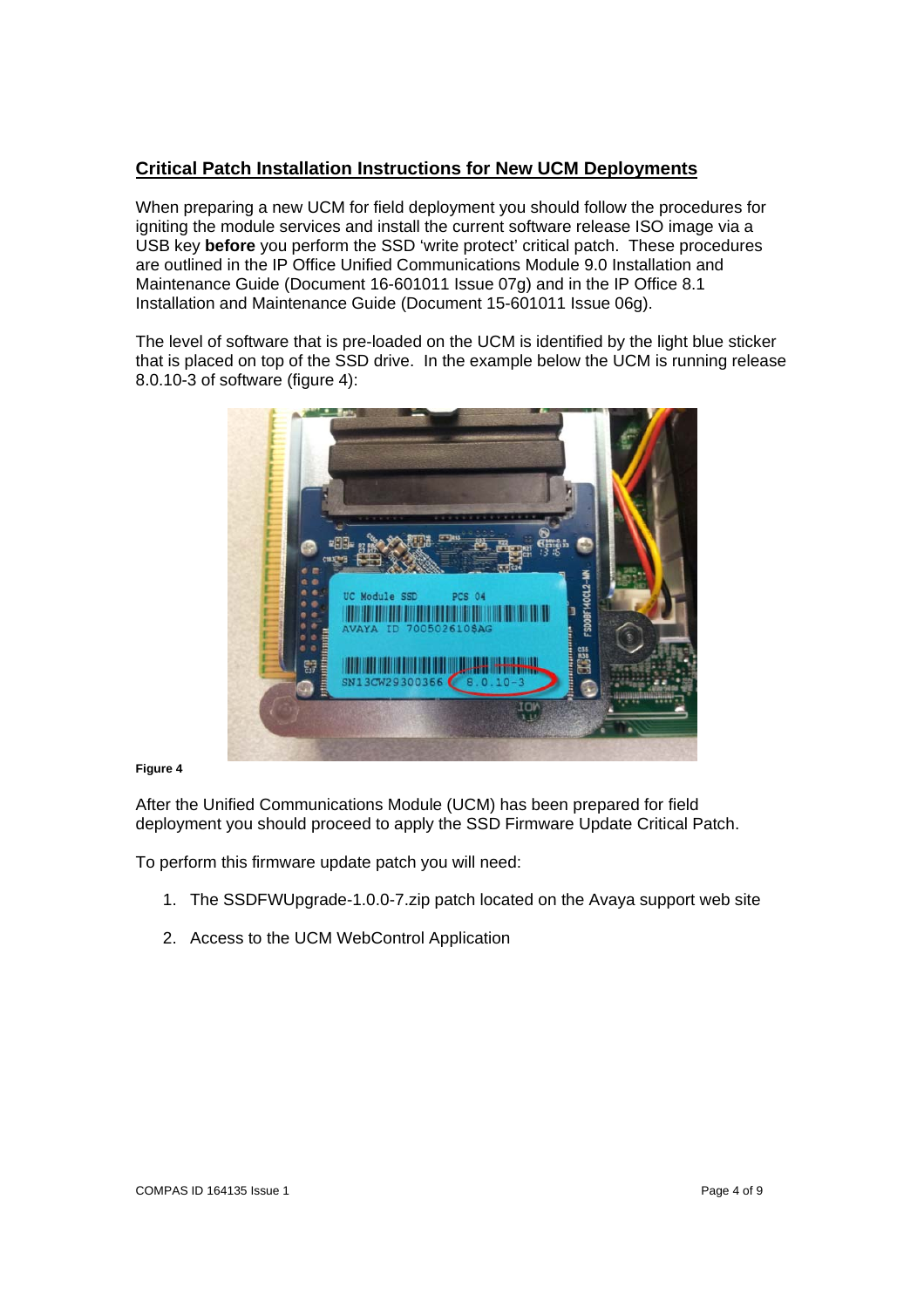## **Pre-Installation Instructions**

The SSD Firmware Update Critical Patch does not affect the data stored on the SSD. However, Avaya recommends performing a back-up to a remote server if there is customer Voicemail or one-X Portal data residing on the UCM. This should be performed before proceeding with the installation of the SSD Firmware Update Critical Patch.

## **Critical Patch Installation Instructions for Release 8.1 UCM**

- 1. Launch the WebControl Application and login as Administrator.
- 2. In the 'Settings' tab, load the zip file in the Applications Software Repositories by browsing to the zip file and then press the 'Add' button.
- 3. In the 'Updates' tab under the 'Services' window install the new .rpms in the following order:
	- a. mailx
	- b. smartmontools
	- c. SSDFWUpgrade
	- **Note: The SSD Firmware Upgrade package will NOT install properly if mailx and smartmontools are not installed first**
- 4. Upon successful completion of the SSD Firmware Upgrade package the UCM will automatically power down. For cases where the SSD Firmware Upgrade is not required the installation of the .rpm files will not affect the system.
- 5. The UCM can be restarted via the System Status Application (SSA) (see figure 5) or by pressing the top button on the UCM module.

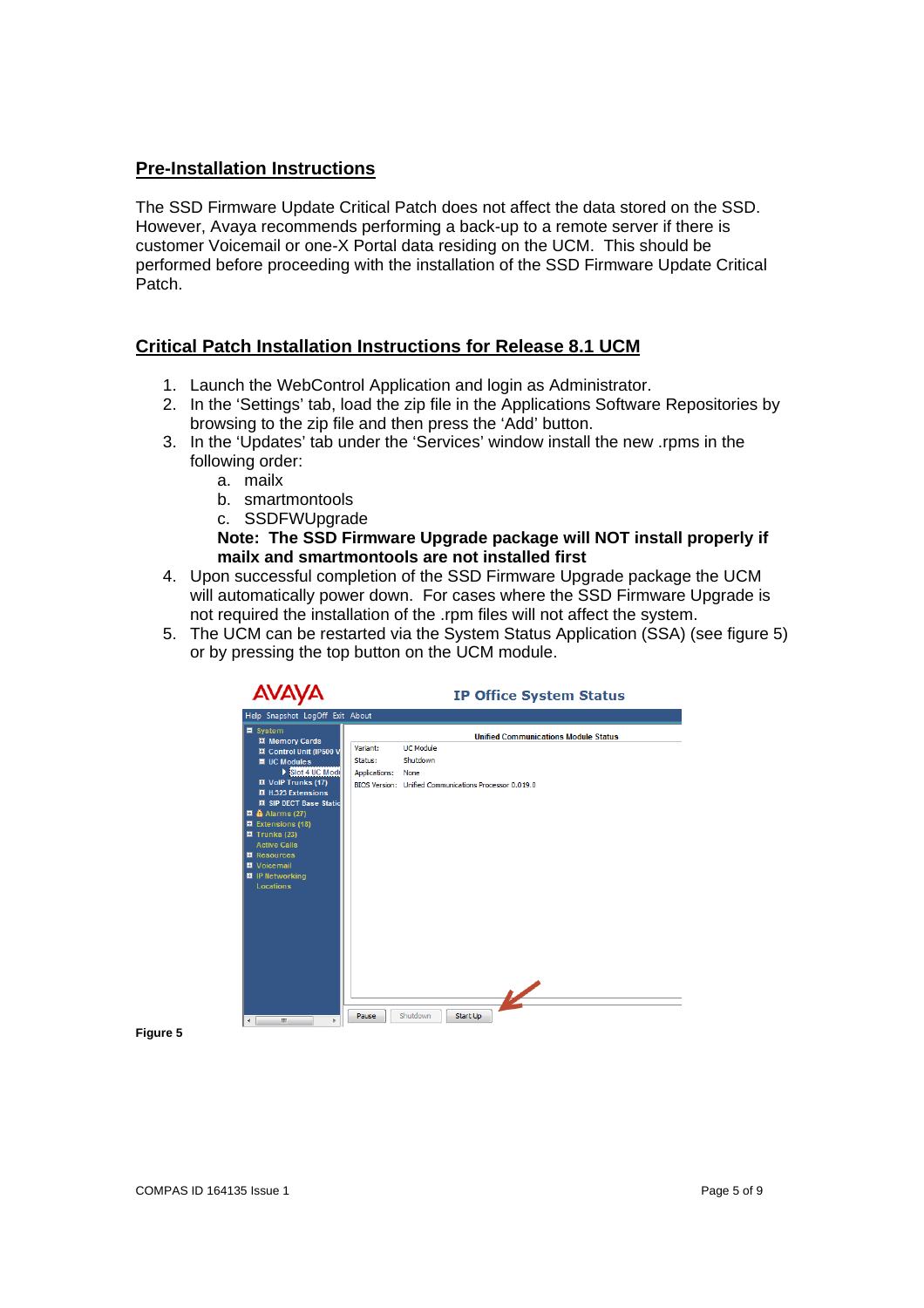Once the UCM has completed the start-up process the diagnostic information will be displayed in the SSA (see figure 6):

| <b>AVAYA</b>                                                                                                                                                                                                                                                                                                                                                                               | <b>IP Office System Status</b>                                                                                                                                                                                                                                                                                                                                                                     |
|--------------------------------------------------------------------------------------------------------------------------------------------------------------------------------------------------------------------------------------------------------------------------------------------------------------------------------------------------------------------------------------------|----------------------------------------------------------------------------------------------------------------------------------------------------------------------------------------------------------------------------------------------------------------------------------------------------------------------------------------------------------------------------------------------------|
| Help Snapshot LogOff Exit About                                                                                                                                                                                                                                                                                                                                                            |                                                                                                                                                                                                                                                                                                                                                                                                    |
| ■ System<br><b>Ⅲ</b> Memory Cards<br><b>El</b> Control Unit (IP500 V<br>$\blacksquare$ UC Modules<br>Slot 4 UC Mode<br>Ⅲ VolP Trunks (17)<br>■ H.323 Extensions<br><b>El SIP DECT Base Static</b><br>$\blacksquare$ $\clubsuit$ Alarms (27)<br>■ Extensions (18)<br>$\blacksquare$ Trunks (23)<br><b>Active Calls</b><br>■ Resources<br>■ Voicemail<br>■ IP Networking<br><b>Locations</b> | <b>Unified Communications Module Status</b><br><b>UC Module</b><br>Variant:<br>Status:<br>Running<br>Applications:<br>Voicemail Pro, one-X Portal<br>1721 MB<br>Free Memory:<br>14%<br><b>Total Memory:</b><br>2012 MB<br>Free Disk Space:<br>13224 MB<br>40%<br><b>Total Disk Space:</b><br>22029 MB<br>52 °C<br>Temperature:<br>Unified Communications Processor 0.019.0<br><b>BIOS Version:</b> |
| €.<br>m                                                                                                                                                                                                                                                                                                                                                                                    | Shutdown<br>Start Up<br>Pause                                                                                                                                                                                                                                                                                                                                                                      |

- 6. The success of the SSD Firmware package can be confirmed by viewing the 'Notifications' window on the WebControl Applications 'Home' tab. This will show one of four possible messages:
	- a. 'SSD Firmware not needed. SSD version is Ver703.o'.
	- b. 'SSD Firmware not needed. SSD version is S5FAR031'.
	- c. 'SSD Firmware upgrade successful. Power cycle was completed to finalize the changes'.
	- d. 'SSD Firmware upgrade failed'. **In this case the UCM should be replaced.**
- 7. At this point the UCM SSD Firmware Upgrade has been completed.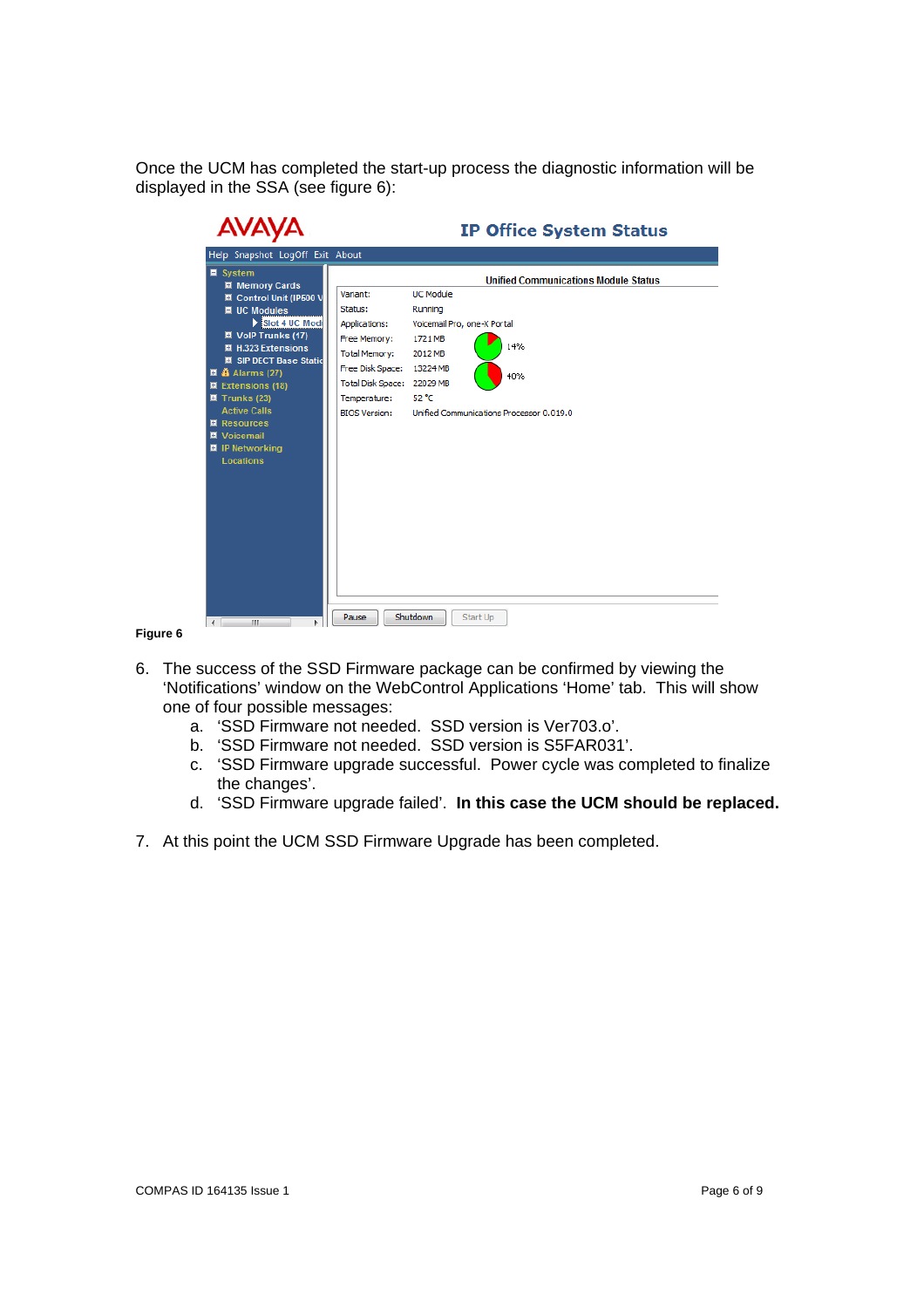# **Critical Patch Installation Instructions for Release 9.0 UCM**

- 1. Launch the Web Manager Application and login as Administrator.
- 2. In the 'Settings' tab, load the zip file in the Applications Software Repositories by browsing to the zip file and then press the 'Add' button.
- 3. In the 'Updates' tab under the 'Services' window install the SSDFWUpgrade .rpm. Modules running Release 9.0 software already have 'mailx' and 'smartmontools' already installed and do not require an update.
- 4. Upon successful completion of the SSD Firmware Upgrade package the UCM will automatically power down. For cases where the SSD Firmware Upgrade is not required the installation of the .rpm files will not affect the system, the UCM will not have been shut down.
- 5. The UCM can be restarted via the System Status Application (SSA) (see figure 7) or by pressing the top button on the UCM.

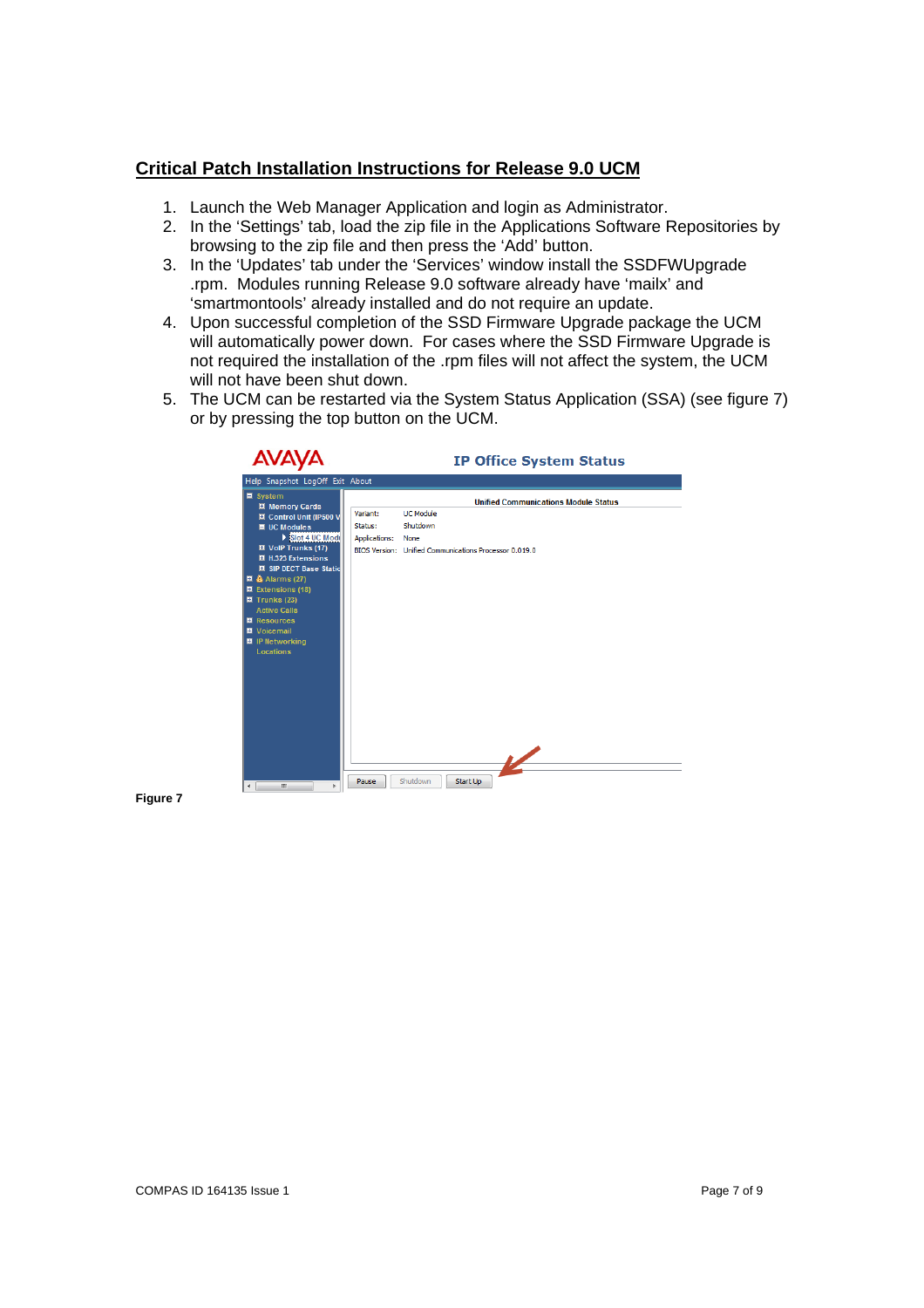Once the UCM has completed the start-up process the diagnostic information will be displayed in the System Status Application (SSA) (see figure 8).

| <b>AVAY</b>                                                                                                                                                                                                                                                                                                                                                                                                             | <b>IP Office System Status</b>                                                                                                                                                                                                                                                                                                                                                                     |
|-------------------------------------------------------------------------------------------------------------------------------------------------------------------------------------------------------------------------------------------------------------------------------------------------------------------------------------------------------------------------------------------------------------------------|----------------------------------------------------------------------------------------------------------------------------------------------------------------------------------------------------------------------------------------------------------------------------------------------------------------------------------------------------------------------------------------------------|
| Help Snapshot LogOff Exit About                                                                                                                                                                                                                                                                                                                                                                                         |                                                                                                                                                                                                                                                                                                                                                                                                    |
| $\blacksquare$ System<br><b>El</b> Memory Cards<br><b>El</b> Control Unit (IP500 V<br>$\blacksquare$ UC Modules<br>Slot 4 UC Mode<br><b>El</b> VolP Trunks (17)<br>■ H.323 Extensions<br><b>El SIP DECT Base Static</b><br>$\blacksquare$ $\clubsuit$ Alarms (27)<br>■ Extensions (18)<br>$\blacksquare$ Trunks (23)<br><b>Active Calls</b><br>■ Resources<br><b>N</b> Voicemail<br>■ IP Networking<br><b>Locations</b> | <b>Unified Communications Module Status</b><br><b>UC Module</b><br>Variant:<br>Status:<br>Running<br>Voicemail Pro, one-X Portal<br>Applications:<br>Free Memory:<br>1721 MB<br>14%<br><b>Total Memory:</b><br>2012 MB<br>Free Disk Space:<br>13224 MB<br>40%<br><b>Total Disk Space:</b><br>22029 MB<br>52 °C<br>Temperature:<br><b>BIOS Version:</b><br>Unified Communications Processor 0.019.0 |
| ∢<br>m.                                                                                                                                                                                                                                                                                                                                                                                                                 | <b>Shutdown</b><br>Start Up<br>Pause                                                                                                                                                                                                                                                                                                                                                               |

- 7. The success of the SSD Firmware package can be confirmed by viewing the 'Notifications' window on the WebControl Applications 'Home' tab. This will show one of four possible messages depending on the SSD version that is installed in the UCM:
	- a. 'SSD Firmware not needed. SSD version is Ver703.o'
	- b. 'SSD Firmware not needed. SSD version is S5FAR031'
	- c. 'SSD Firmware upgrade successful. Power cycle was completed to finalize the changes'
	- d. 'SSD Firmware upgrade failed'. **In this case the UCM should be replaced.**
- 8. The UCM SSD Firmware Upgrade has been completed.